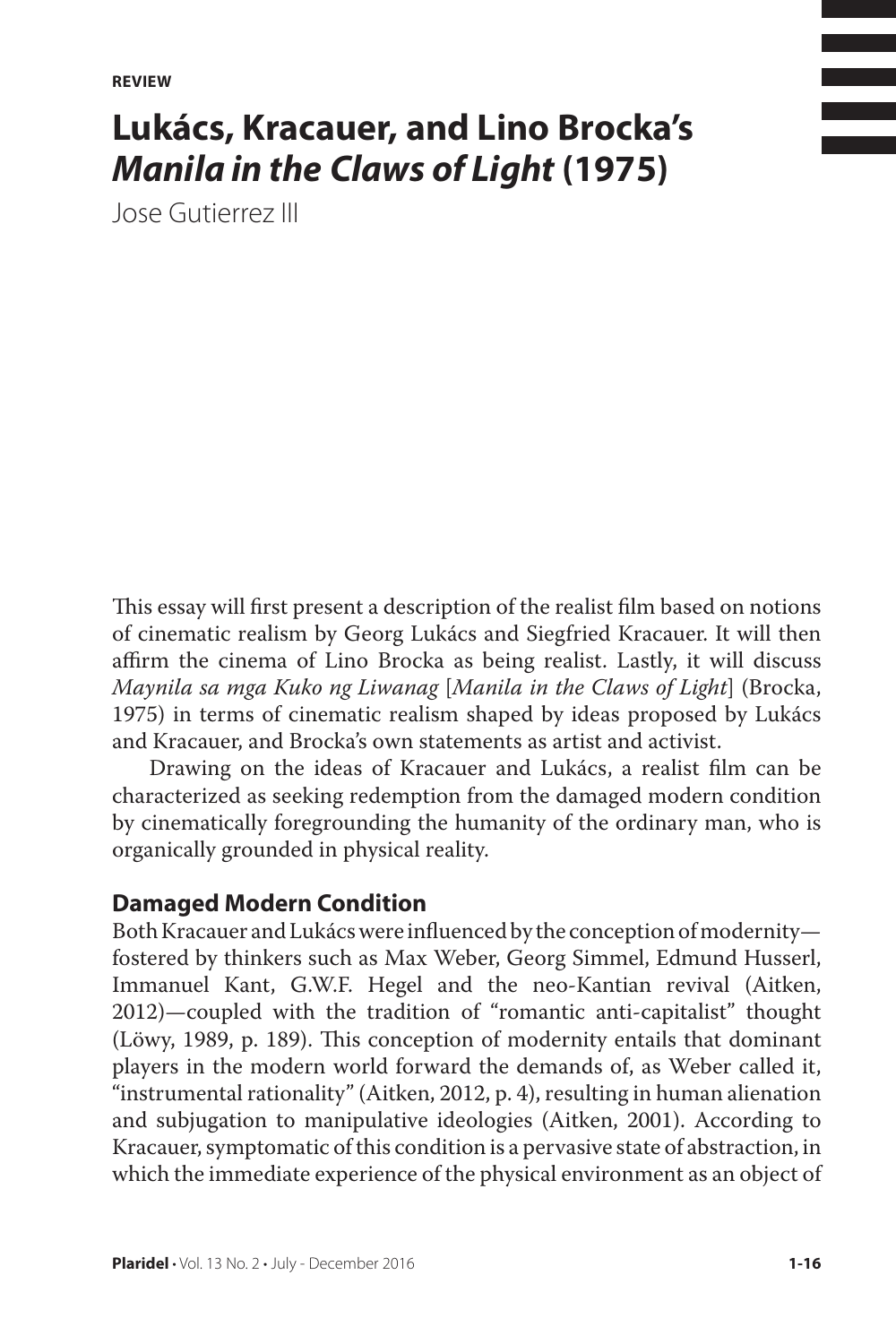contemplation for the modern subject, is sharply abridged (Kracauer, 1960; Aitken, 2006). In modern capitalist society, the inculcation of the dominant ideology is fostered by a form of culture Kracauer referred to as the "mass ornament," (Aitken, 2001, p. 170) which includes the cinema. Kracauer asserted that this "aesthetic reflex" (Elsaesser, 1987, p. 70) of the dominant social rationality results in the modern subject's "distracted" relationship with the world (Kracauer, 1960). This complements the previously discussed abstraction—state characterized as a sterile encounter between the self and the world (Rodowick, 1991)—indicating the "damaged condition of modernity" (Kracauer, 1987, p. 94).

The dominant cinema of distraction and manipulative ideology opposes the ideal notion of cinema described by Lukács, who adapted Georg Simmel's concept of "objectification" as the process whereby man fashions objects for the purpose of personal "self-cultivation" (Arato, 1971, p. 130). This ideal notion of cinema as an act of "objectification" means that, as a created object, it embodies the totality of man's vision and needs (Arato, 1971). Lukács proposed that cinema redeems the ordinary person from the "damaged condition," whereas Kracauer contended that engagement with physical reality redeems cinema and the spectatorial experience.

## **The Ordinary Man**

Lukács argued that historical change "must be seen through the eyes of ordinary, or 'typical' characters, rather than 'world-historical figures'" (Aitken, 2006, p. 99). This orientation is consistent with the two central Lukácsian thematic paradigms, "(1) films which focus on instances of resistance to ideological positioning and oppression and (2) films which are concerned with totality and/or moments of elemental historical transformation" (Aitken, 2006, p. 99). In particular, the Lukácsian film must work to present a 'new world' to the spectator, and show both the "whole man of everyday life" and the "sense of man's wholeness" (Aitken, 2006, p. 100). The Lukácsian film therefore must be rooted in social orientation and must possess an unremittingly social critical attitude, an imperative driven by the fundamental Lukácsian principle of "the need to connect the particular to the general, in order to express the totality" (Aitken, 2006, p. 100).

## **Physical Reality**

For Kracauer (1960), film transcends the abstraction that is inherent in modern society and reinforced by forms and aesthetics of an escapist**—**"mass ornament"—cinema by disclosing the sensuous and ephemeral surface of reality. He asserted that the true value of film is manifested in its potential to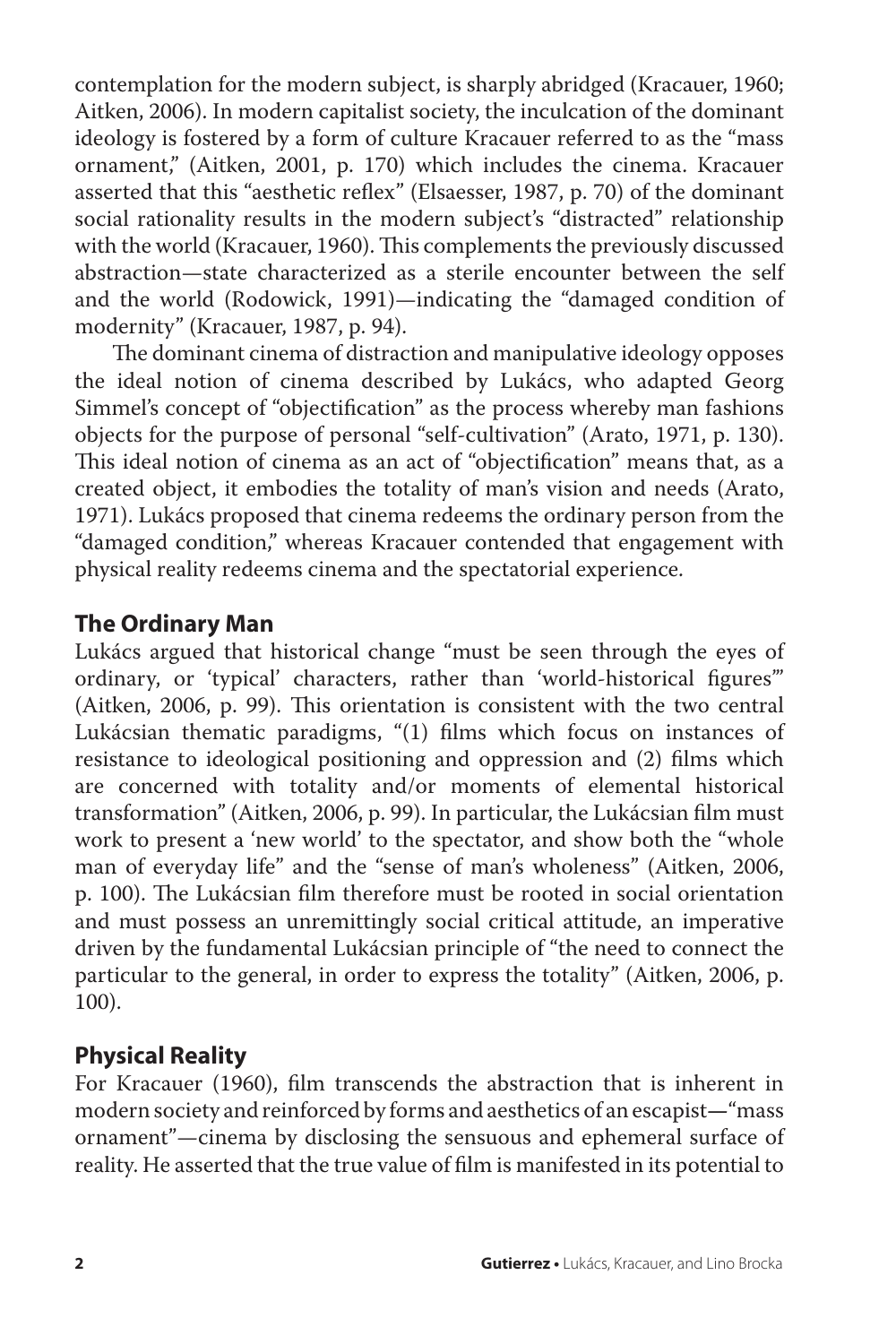redirect the spectator's attention to the texture of life, which is lost beneath the abstract discourses that regulate experience (Kracauer, 1960). Kracauer's notion of redemption begins with the medium's specificity (Hansen, 1997, p. viii). Kracauer believed that an aesthetic medium must build from its basic "properties," "affinities," and "appeals" (Aitken, 2001, p. 175). The basic property of film is its capacity for "recording" and "revealing" physical reality; its basic affinity is representing aspects of reality (Kracauer, 1960); and it is closely identified with "urban crowds, the street, things normally unseen, the small and the big, the quotidian and the marginal, the fortuitous and the ephemeral" (Hansen, 1997, p. ix), affirming "Kracauer's plea for a cinematic realism of everyday life" (p. ix). Lastly, for Kracauer (1960), the basic appeals of film are "notions of truth and authenticity congruent with the transient effects of things, and. . . notions of aesthetic beauty compatible with the perception and generation of a multiplicity of meanings" (p. 21).

## **The Realist Cinema of Lino Brocka**

Before the essay proceeds with a reading of Lino Brocka's *Manila in the Claws of Light* using the ideas stated in the previous section, it first introduces the cinema of Lino Brocka in relation to realism. In this section, the idea of cinematic realism backtracks to a more general notion, "Let us call realist a certain sensibility which feels most at home living among familiar things in their familiar places, or among persons with recognizable characters acting or suffering in comprehensible ways" (Earle, 2011, p. 25) to accommodate Brocka's more specific ideas on social reality, his film practice, and the continuing discourse of Filipino film scholars and critics on his body of work.

### Lino Brocka: Citizen Artist

Filipino director Lino Brocka made over 60 films from 1970 to 1991. On 21 September 1972, then President Ferdinand Marcos declared Martial Law, which established his dictatorship. His wife, Philippine First Lady Imelda Marcos, enacted "The True, the Good, and the Beautiful" policy for artistic expression in the country.

In 1974, along with other stockholders, Lino Brocka started his own independent film company, Cine Manila, and produced *Tinimbang Ka Ngunit Kulang* [*Weighed but Found Wanting*]. The film was a box-office hit, and it debunked the prevailing notion that commerce and art do not mix (Sotto, 2010). Although Cine Manila made three films, none achieved the success of the first. This independent film outfit shortly declared bankruptcy. Brocka continued making films for mainstream film outfits. In fact, most of his films were made under the commercial mode of film production.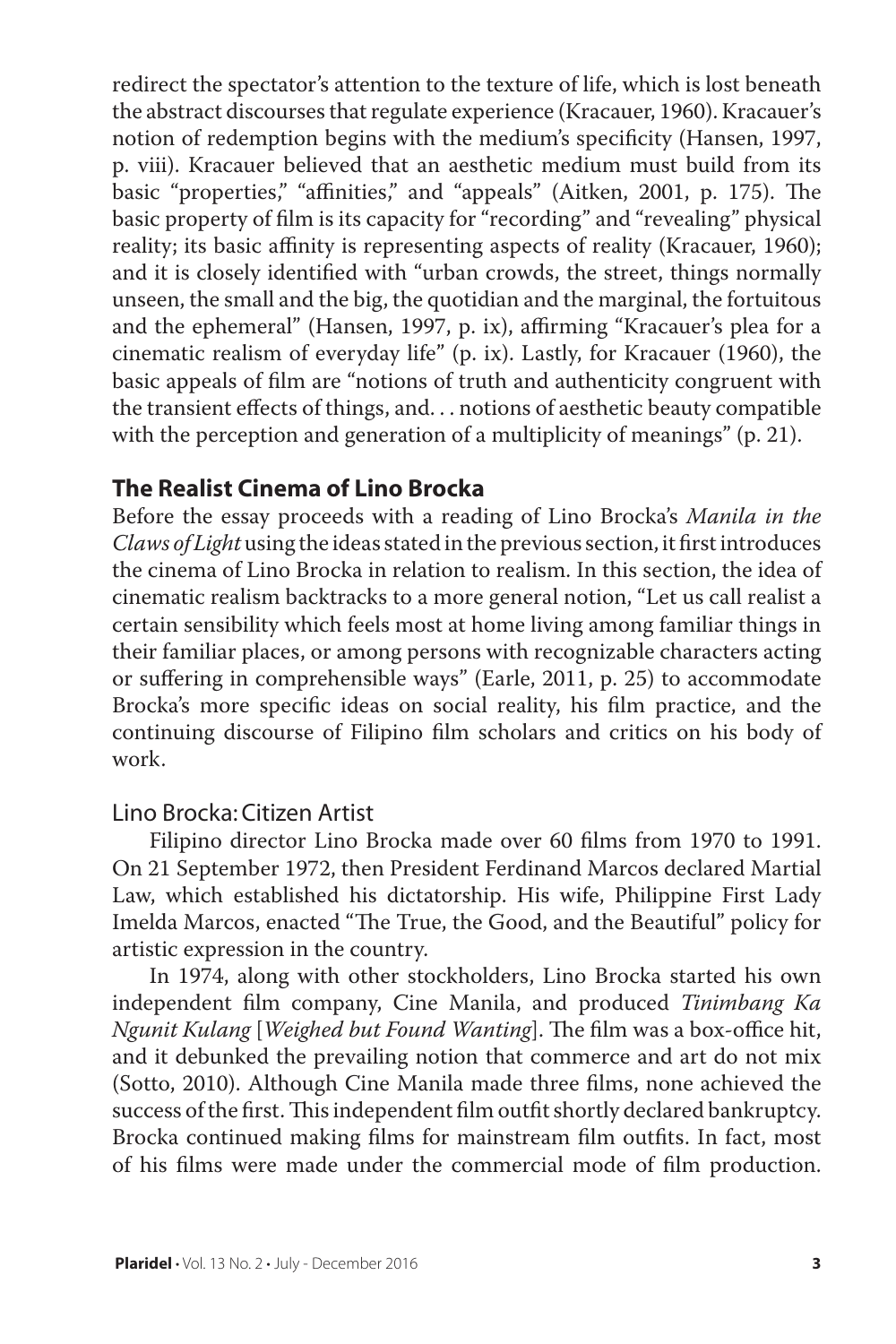Brocka relentlessly tried to entertain his audience and, whenever possible, incorporated his vision of a society in turmoil and the effects of social and political environment on the individual (Hernando, 1993). He rode the commercial tide and weathered the ups and downs of the film industry (Hernando, 1993), however, even working on commercial projects, Brocka "could not escape his need as an artist to possess integrity, project his vision clearly, and make his work more interesting" (p. 41).

Following the assassination of one of the most articulate opponents of Ferdinand Marcos, senator Benigno "Ninoy" Aquino on 21 August 1983, Brocka began speaking at rallies in Manila and in the provinces. He became more vocal about government censorship of movies, which he considered a serious hindrance to artistic development (Hernando, 1993). In the same year, Brocka formed the Concerned Artists of the Philippines (CAP), an organization he chaired for two years. He believed that artists were citizens first and foremost and must address issues confronting the country (Hernando, 1993). *Jeepney* (local public transportation) drivers supported CAP and Brocka in an anti-censorship rally; in return, they supported the Jeepney Drivers' Association strike. Brocka was then arrested and jailed for 16 days (Hernando, 1993).

#### Cinema as Mirror that Confronts Reality

As soon as Brocka was released, he resumed making movies. In an early interview, Brocka related that he used to think of cinema as a mirror reflecting reality; however, after his incarceration, the activist-filmmaker's views changed. He declared that cinema is a "mirror that confronts the people with the reality of their human condition, and this reality is my responsibility as director to show on screen" (Del Carmen, 1983, p. 29). He talked about the responsibilities of the artist during his acceptance speech for the 1985 Ramon Magsaysay Award for Journalism, Literature, and Creative Communication Arts:

> The filmmaker, like his peers in the other media, now realizes that the artist is also a public person. He no longer isolates himself from society. Instead of working in his ivory tower he is a citizen of the slums, of the streets, of the battlefields if need be. The artist is becoming a participant. He tries to be true, not only to his craft but also to himself. . . . To the best of our abilities, and even if we often times fail, we must produce films that will hurt, films that will disturb, films that will not let you rest. For the times are bad and, given times like these, it is a crime to rest. . . . Although it is the duty of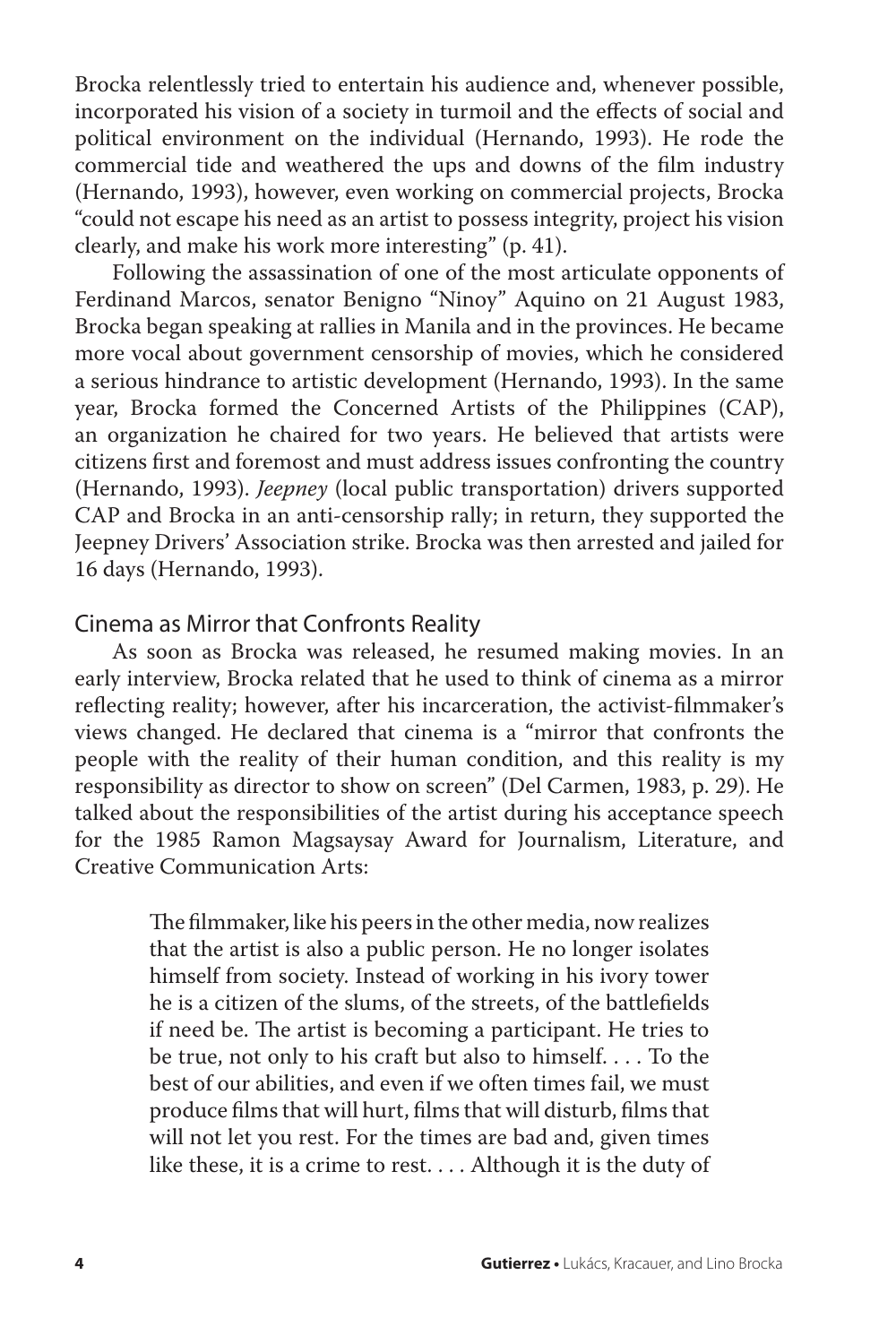the artist to work for what is true, good and beautiful, first we must expose and fight what is wrong (Hernando, 1993, p. 205).

The "Second Golden Age" (David, 1990, p. 3) of Philippine cinema from the 1970s to the mid-1980s, which marked "a return to realism and social commentary not seen since the late 1950s" (Vick, 2007, p. 230)—was spearheaded by Brocka**,** who "created works that powerfully and sensitively showed the lives of the Philippines' rural and urban poor" (p. 230). Brocka's death by car accident in 1991 "left a void in Philippine cinema in what was once a clarity of vision, representation, and narrative and realist film styles so recognizable in national and international film festivals" (Tolentino, 2014, p. 8). This realist approach found expression in Brocka's "social drama films" set in particular locales such as the slum area (e.g., *Insiang*, 1976), the small town (e.g., *Weighed but Found Wanting*, 1974), and the factory (e.g., *My Own Country*, 1985), and "reflect the national political turmoil during the Marcos dictatorship and the succeeding Aquino administration era" (Tolentino, 2001, p. 31). The characters in Brocka films, Francia (1987) notes, are:

> The ragtag proletariat, struggling to stay afloat. Not consciously aware of the larger issues beyond survival and getting out of the ghetto—at the very least, Brocka's works aren't facile propaganda efforts for a better life—they live their lives in such a manner as to lead the viewer to draw certain disturbing conclusions about the society in general... Through Brocka's camera we witness the day-to-day realities of the slums: the lack of water; dark, perpetually muddy alleyways; unemployed men hanging out and drinking while their women pray; and the hordes of ill-clothed children always children milling about with no playgrounds to seek refuge in (p. 213).

Focusing on the authentic correspondences between the social milieu and the setting of the film diegesis has been noted as a prominent characteristic of the "Brocka film," which is closely associated with the social realist genre during the 1970s to mid-1980s when Filipino film directors and scriptwriters began using the term "milieu movie" (David, 2011, p. 88). Brocka always made it a point to shoot on location. In an interview in Christian Blackwood's *Signed: Lino Brocka* (1987), the Filipino director relayed his experience while making his first slum film in the early 1970s: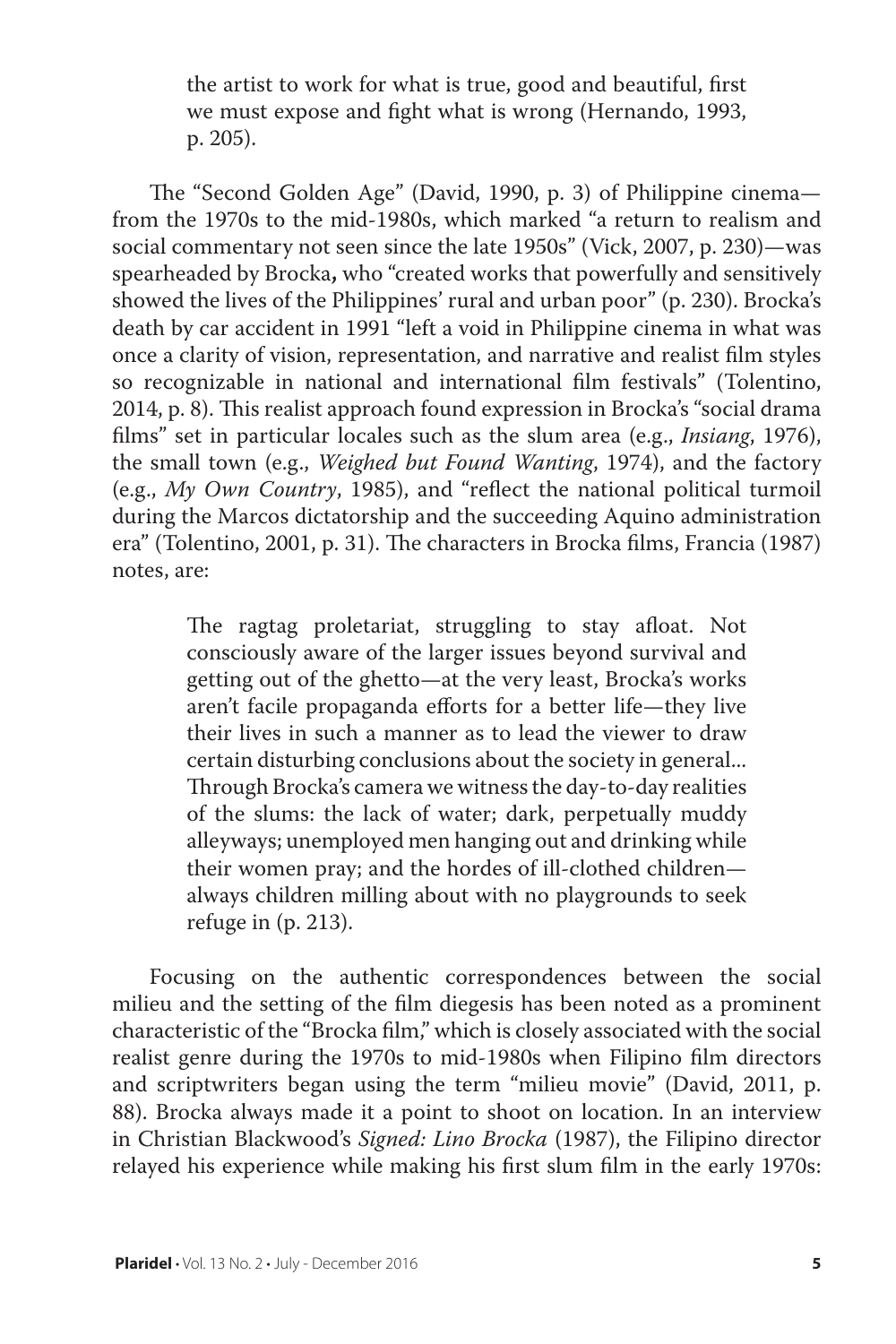"I did my first slum picture and it got in trouble with the censors—they were banning it because it was too realistic. They would say: "'You know your movies disturb. We feel uncomfortable.' I said: 'It's meant to be'" (Blackwood, 1987). Campos (2011) asserts that Lino Brocka's "realist effect" was first realized in the milieu movie *Manila in the Claws of Light*, "the pioneer urban realist film" (p. 5). The film was founded on Brocka's realist film aesthetics, one of the major characteristics being, "his inclination to choose subjects (i.e., main characters) and subject matter that resonate with the 'real' or 'everyday' way of life of slum-dwellers" (p. 5).

## **Cinematic Realism in** *Manila in the Claws of Light (1975)*

The titular film of this section is about a *provinciano* [person from the province] Julio Madiaga who comes to Manila to look for his girlfriend, Ligaya Paraiso. While pursuing his quest, Julio works several jobs in order to survive in the urban jungle.

This final section of the essay reads *Manila in the Claws of Light* using the concepts and statements discussed in previous sections.

## The City as Grand Illusion

A Kracauerean cinematic realism of everyday life can be observed in the opening sequence of *Manila in the Claws of Light*. The sound of horse hooves and a visually poetic string of black-and-white images of the streets, "city symphony" style, open the film with a portrait of Manila waking up to a new day: shop owners setting up their stores, street vendors preparing their goods, bums still sleeping on the street, etc. The revving of engines,



**Figure 1.** Opening sequence of *Manila in the Claws of Light.* Screenshots from *Manila in the Claws of Light* (Brocka, 1975).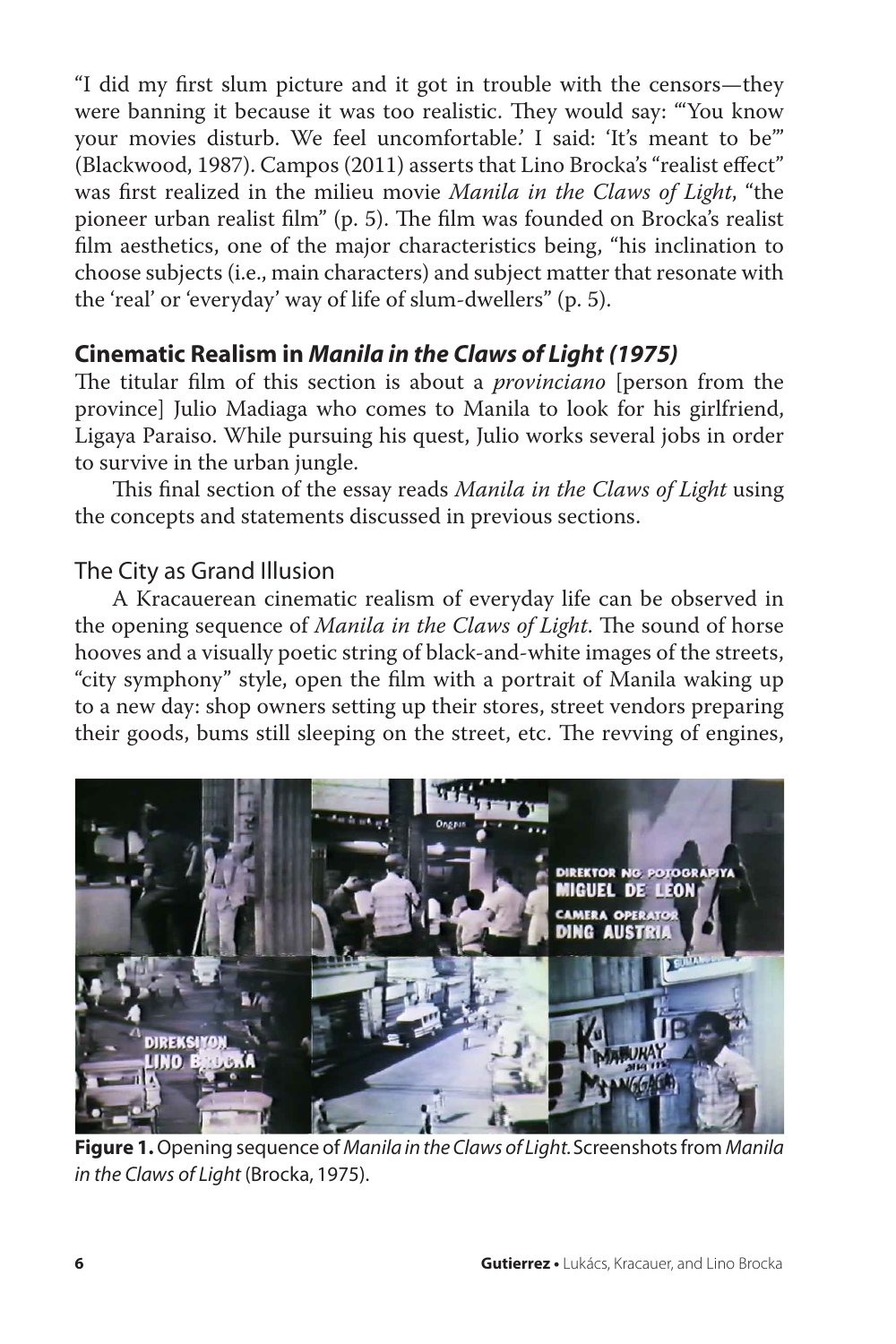

**Figure 2.** Construction site; the "machine world." Screenshots from *Manila in the Claws of Light* (Brocka, 1975).

honking of the vehicles, blaring of music from radios**,** and chattering of people gradually add in the audio mix as viewers watch *Manileños* go about their business: commuting to work, having breakfast in an eatery, smoking, gossiping, sitting on a gutter, etc. (figure 1, panels 1-3; note that the panels are counted from left to right, top to bottom). After a panning aerial shot of a busy street in Sta. Cruz—at the heart of Manila—(panels 4 and 5) we hear various sounds altogether in the mix, including, at this point, whistling from law enforcers. The acoustic cocktail feels violently jarring and suddenly unfamiliar to the spectator. From an extreme long aerial shot, the camera zooms in to a medium shot of a man, Julio Madiaga, breaking the documentary-like rendition of the previous sequence (panel 6). The steady shot of Julio then gradually infuses the frame with color; the film remains in color throughout its running length of 125 minutes.

The concept of instrumental rationality is illustrated in the following sequence**:** the camera zooms out to a high-angle long shot (figure 2, panel 1); the forceful sound of the cement-mixing machine fuses with the soundtrack; viewers enter a construction site. The purpose of the lingering, documentary-style visualization of the machines (panels 2-4; see also figure 5, panels 1-3) interspersed with scenes of humans at work is not only to establish the new milieu, but also to establish a visual metaphor for human beings as cogs in the machine manufacturing the image of the modern city. We then see Julio from a high-angle medium shot from the subjective pointof-view of the foreman, Mr. Balajadia, who tells him that his daily rate will be 2 pesos and 50 centavos. Julio reasons that his previous pay as a laborer in a construction site was 3 pesos per day. The foreman rebuffs Julio so the latter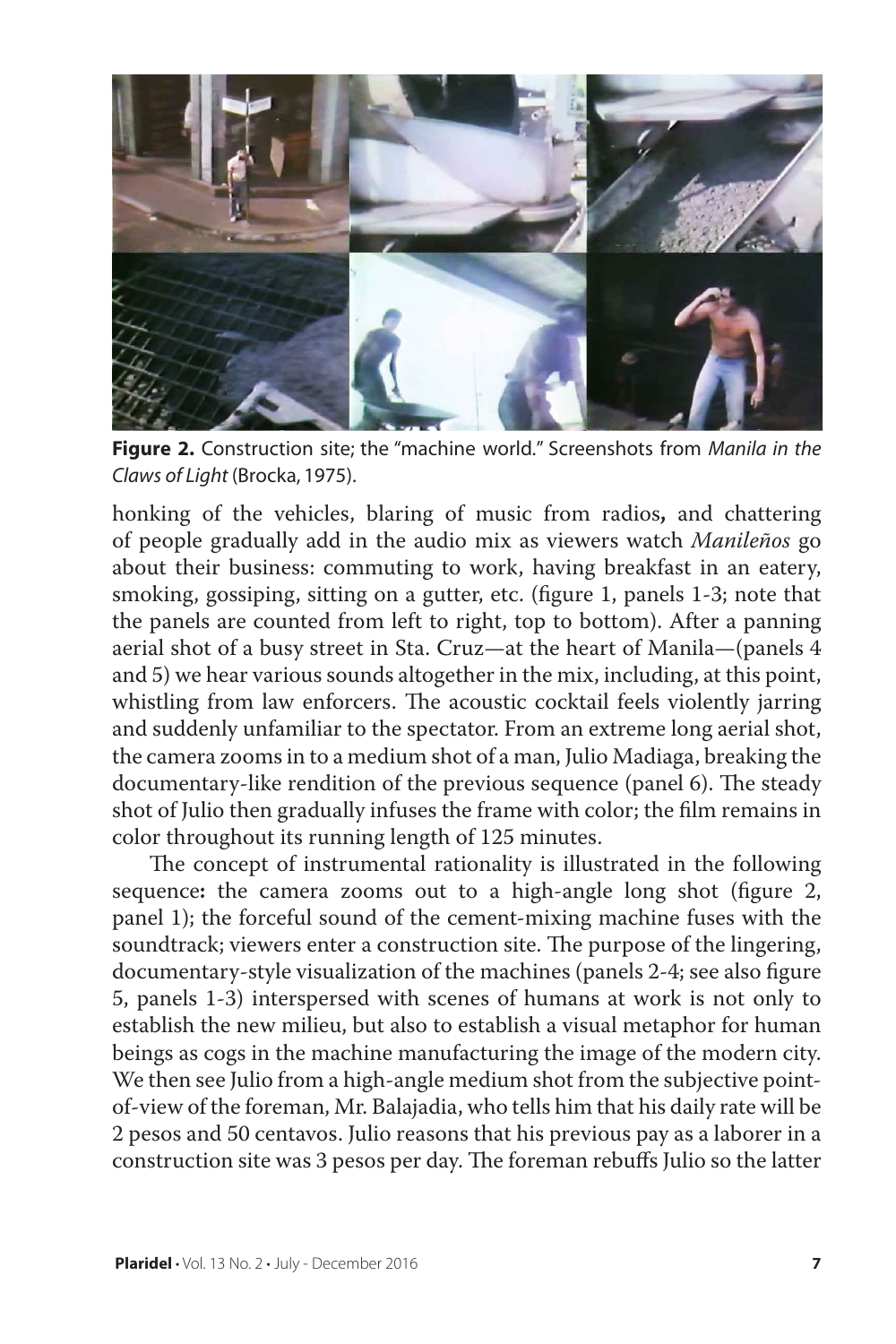takes the job. We see Julio as a worker (panel 5). The harsh sounds produced by the mechanical processes in the construction site are overwhelming. The only source of comfort here is Julio's co-worker who sings as he shovels gravel. Julio operates the wheelbarrow. He faints (panel 6).

### The Tragedy of the Ordinary Man

After Julio faints, his co-worker, Atong, helps him to his feet. Julio has not eaten yet. Other concerned workers gather around him. Anxious that the foreman might notice the commotion, an elder co-worker, Omeng, tells the others to get back to work. Atong offers his packed lunch to Julio. A friendship is formed. That night, we see the workers in their overcrowded quarters. For the first time in the film, the harsh sounds of the machine world are significantly diminished. A co-worker sings "Dreaming" by the Cascades in the background. We witness Julio, his new friend Atong, and the elder worker Omeng in conversation. We gather some bits of Julio's story: that he was a fisherman in the province, that he has been in Manila for 7 months now, and that he has no family in the city. Atong brings up the issue of "taywan." Emong explains the practice to Julio (figure 3, panels 1 and 2): come payday, the contractor's representative will say that the owner does not have enough money to pay the workers. He will offer to shoulder the workers' wages in exchange for a 10% cut. The workers, on a hand-tomouth existence, have no choice but to comply. Omeng comments that it is like being fried in his own oil. Julio just listens. When Omeng stops talking and lies down, Julio's remembers Ligaya (figure 3, panels 3 and 4). Julio and Ligaya were lovers until Mrs. Cruz arrived in town and offered Ligaya a job in Manila. At this early point in the film, talk about the contractor's oppressive practice does not seem to bother the protagonist, who is only



**Figure 3.** Emong explains the oppressive practice of "taywan" to Julio. Screenshots from *Manila in the Claws of Light* (Brocka, 1975).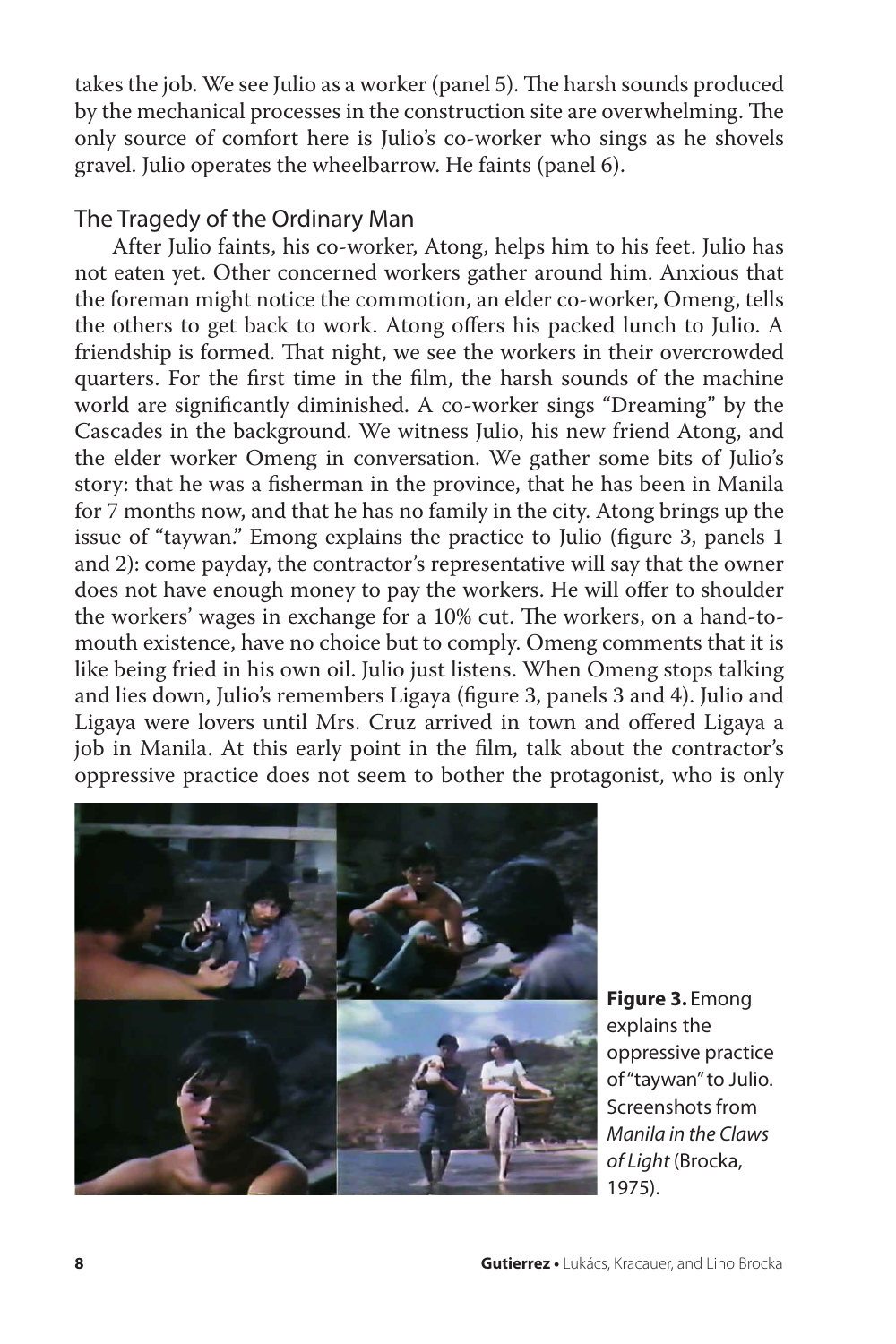interested in finding Ligaya. Later in the story, Julio becomes more inclined to, as Brocka would say, expose and fight what is wrong.

## The Personal, the Physical, the Political

The film, as an artistic medium, reveals the physical reality and texture of life in the slums where people fight for survival on a daily basis. Atong is injured at work and Julio brings him home (figure 4, panels 1-3) to the slums. The photographic nature of film—this in-your-face characteristic of the art form—visually confronts viewers with the physical reality of this milieu, and undermines both abstraction and manipulative ideology of the modern society's brand of progress that is assumed to be universally beneficial. It is ironic that these two men's bodies are exhausted due to their work constructing modern buildings, but there is no place for decent homes for them in the city. As they walk through the neighborhood, the film picks up overlapping conversations among residents of the slums. Some of them interact with the men. They ask Atong what happened to him; he tells them that he was injured at work. They tell him to be more careful. We see children running around, playing in what they consider, in their innocence, as paradise. This cinematic larger-than-life portrayal presents the immediate experience of the physical environment of the city as an object of contemplation by the modern subject. The film recreates the world through the eyes of filmmaker-artist, Brocka, an active participantobserver of the slums and of the street. Atong invites Julio for lunch in the shanty he shares with his sister, Perla, and their paralyzed father (panel 4).



**Figure 4.** The slum area where Atong lives. Screenshots from *Manila in the Claws of Light* (Brocka, 1975).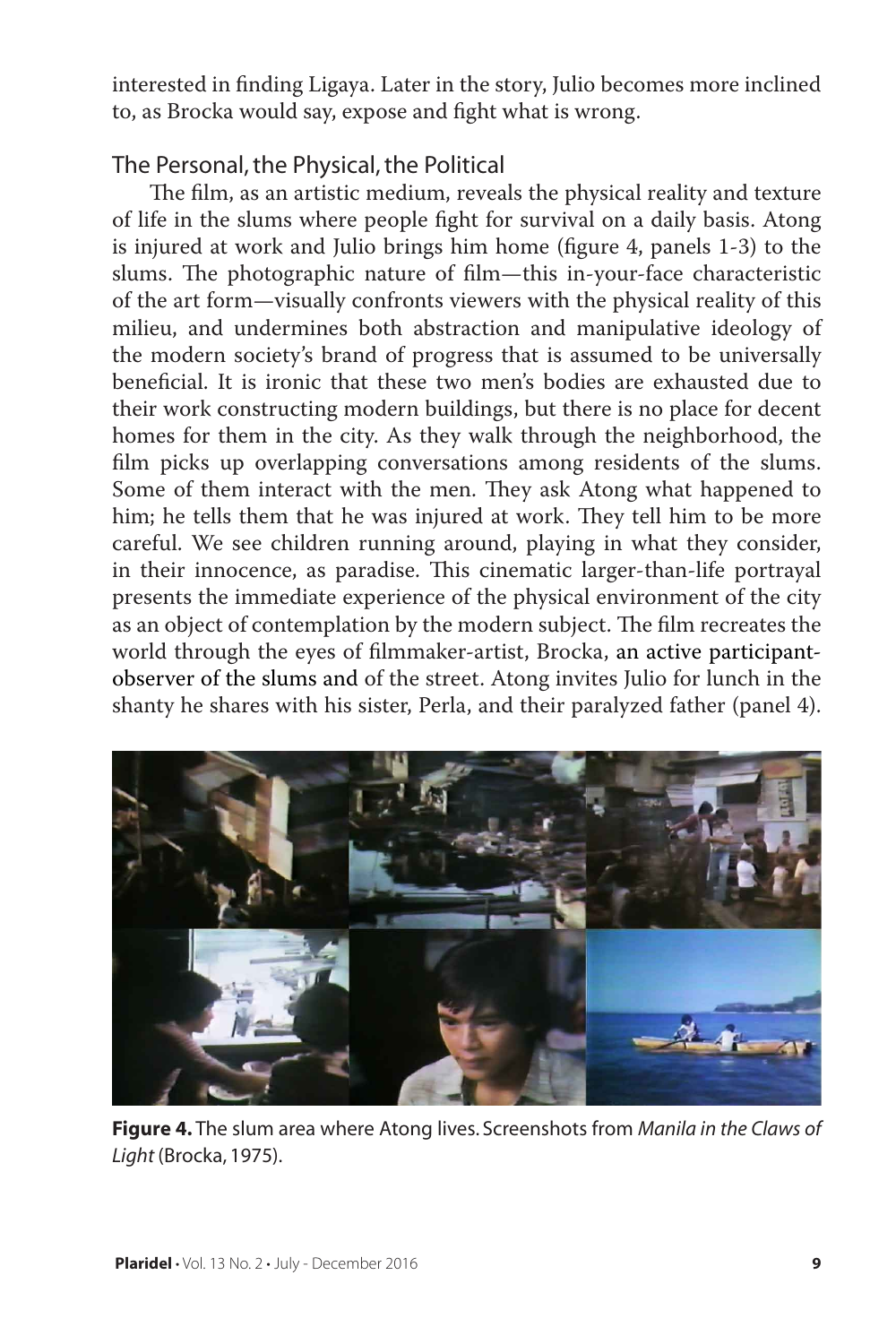The sight of the children playing outside (panel 5) triggers a flashback of Julio and Ligaya as childhood friends (panel 6).

Later in the film, the oppressive conditions take their toll on the protagonist, whose personal plans are impeded not necessarily by people but by societal problems such as corruption, crime, and poverty. Christmas is around the corner. Julio decides to give Perla some money. He takes Paul along with him. The two men are confronted with a tragic scene: the slum area is completely burned down (figure 5, panel 1).



**Figure 5.** Julio is a ticking time bomb. Screenshots from *Manila in the Claws of Light*  (Brocka, 1975).

They ask a female bystander about the fire and Perla (panel 2). According to the woman, the big fire broke out last night after Perla went out for work. Perla's paralyzed father was among those who perished. The woman saw Perla in an ambulance, but she does not know where Perla was taken. One afternoon, while Julio waits at his usual spot, Mrs. Cruz arrives. He follows her when she leaves and confronts her about Ligaya. Mrs. Cruz shouts for the police, claiming that Julio is trying to steal her bag (panel 3). A policeman apprehends Julio (panel 4) as Mrs. Cruz gets away. The so-called policeman turns out to be a fake. He steals Julio's money. That night, Julio and Paul drink gin at a local store. Julio is angry. A man almost trips Julio by accident;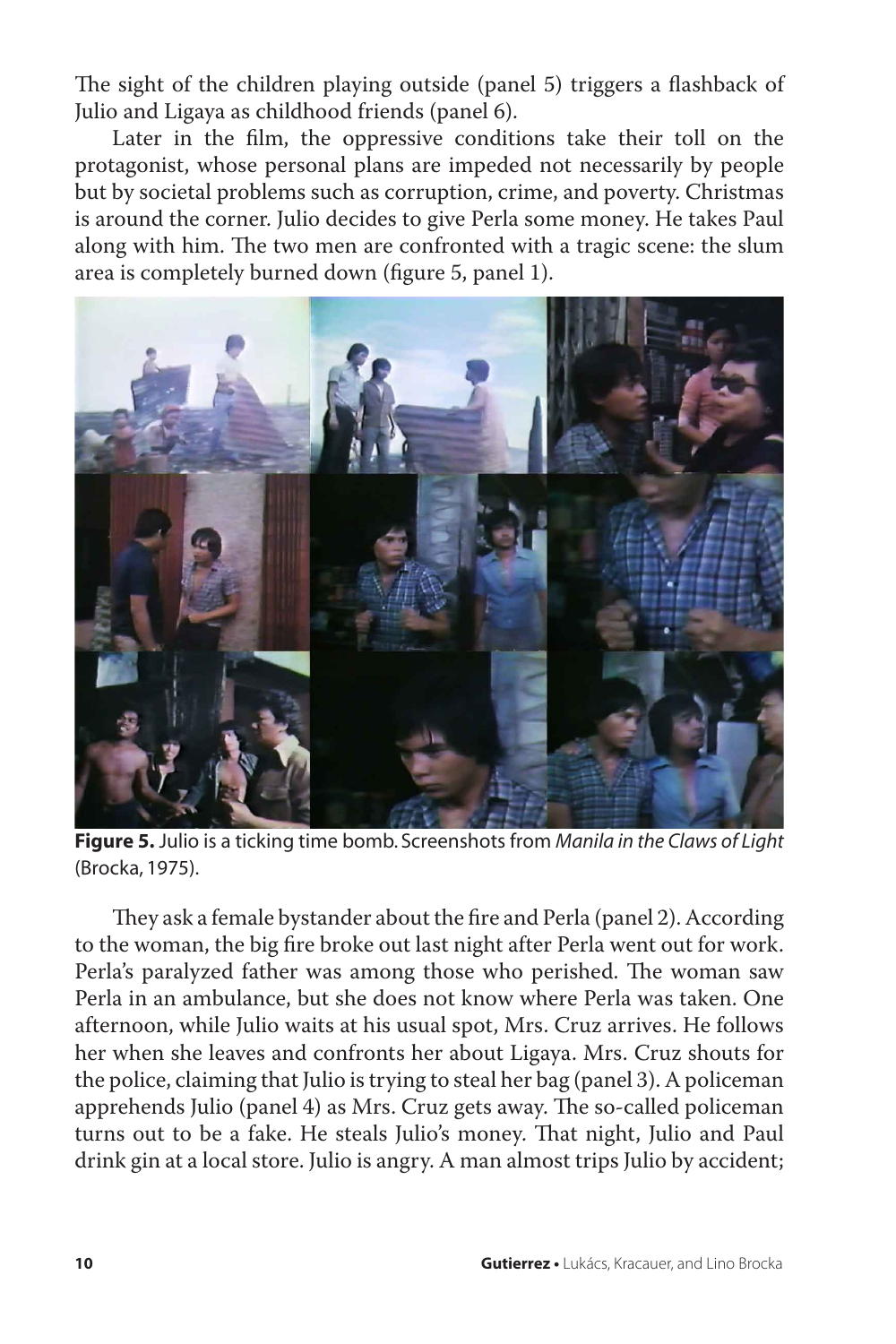Julio tries to pick a fight with him (panels 5-7). Paul disperses the tension, asking the two men to shake hands (panels 8 and 9). At this point, Julio has a lot of pent**-**up emotions. The spectators know that is ready to fight (panel



**Figure 6.** Julio and Ligaya finally meet. Screenshots from *Manila in the Claws of Light*  (Brocka, 1975).

#### 6).

In a fortuitous—Kracauerean—moment when Julio is not standing in his usual spot, he chances upon Ligaya (figure 6, panels 1 and 2). He follows her inside a church (panel 3). They talk in secret, and end up in a cheap hotel (panel 4) where Ligaya tells Julio her story. She recounts the trauma of being forced by Mrs. Cruz into prostitution. She confirms that she lives in "the house," reveals that she is Ah Tek's common law wife after he saved her from the horrors of the prostitution den. Mrs. Cruz regularly visits to receive Ah Tek's payment for Ligaya. Julio asks her to come home—this is her chance. She tells him that she cannot leave her four-year-old child behind. Ligaya cries and asks for Julio's help. He persuades her to escape; he will take care of everything, he says. She recalls that after one failed attempt, Ah Tek threatened to kill her if she tried to escape again. Escape is difficult because the maid watches the child even in his sleep. Julio persuades Ligaya to try again that night. To calm Ligaya's doubts, Julio says, *"Kung gusto mo*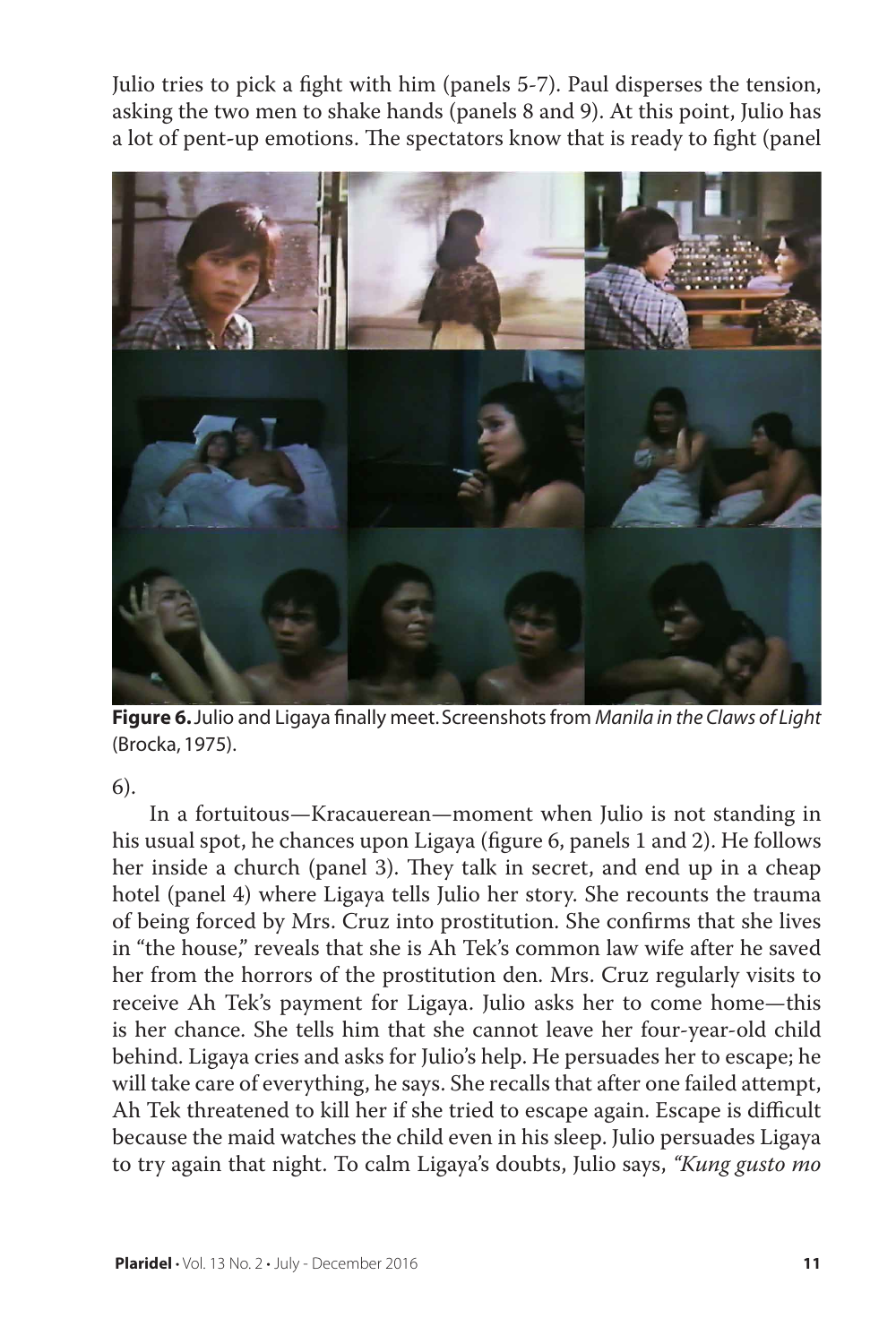*talagang maka-alis doon, susubukan mo nang susubukan, kahit ano ang mangyari sa'yo"* [If you really want to get out of there, you will constantly try to escape, regardless of what happens to you.] Julio plans to wait for her in a nearby market from midnight to 3:00 AM. Still afraid, Ligaya agrees. Julio is happy and gives her a tight hug (panel 9).

Ligaya does not show up. Julio goes to Paul's home dejected, and sleeps. Paul wakes him up at 5:00 PM. He invites Julio to have dinner with him in a restaurant, the setting of a scene that cinematically renders—in a Kracauerean manner—the quotidian and the ephemeral. Someone plays "It's Not Unusual" (Tom Jones) on the jukebox. Paul complains to the waitress about the music volume, but the waitress's hands are tied; she does not want the other customers to be angry with her (figure 7, panel 1). The song ends; in the background, we hear the laughter of the other customers having a good time at the restaurant. Paul asks Julio (panel 2) if he could put out the cigarette using his palm. Julio thinks that Paul is joking then Paul does it himself (panels 4 and 5). He tells Julio that Ligaya is dead; the laughter of the other customers becomes louder and harsher (panel 6). Paul gives Julio a newspaper. The title of the news story is *"Saan Naroon ang Batas?"* [Where Has Justice Gone?]. According to the article, Ligaya fell



**Figure 7.** Julio finds out that Ligaya is dead. Screenshots from *Manila in the Claws of Light* (Brocka, 1975).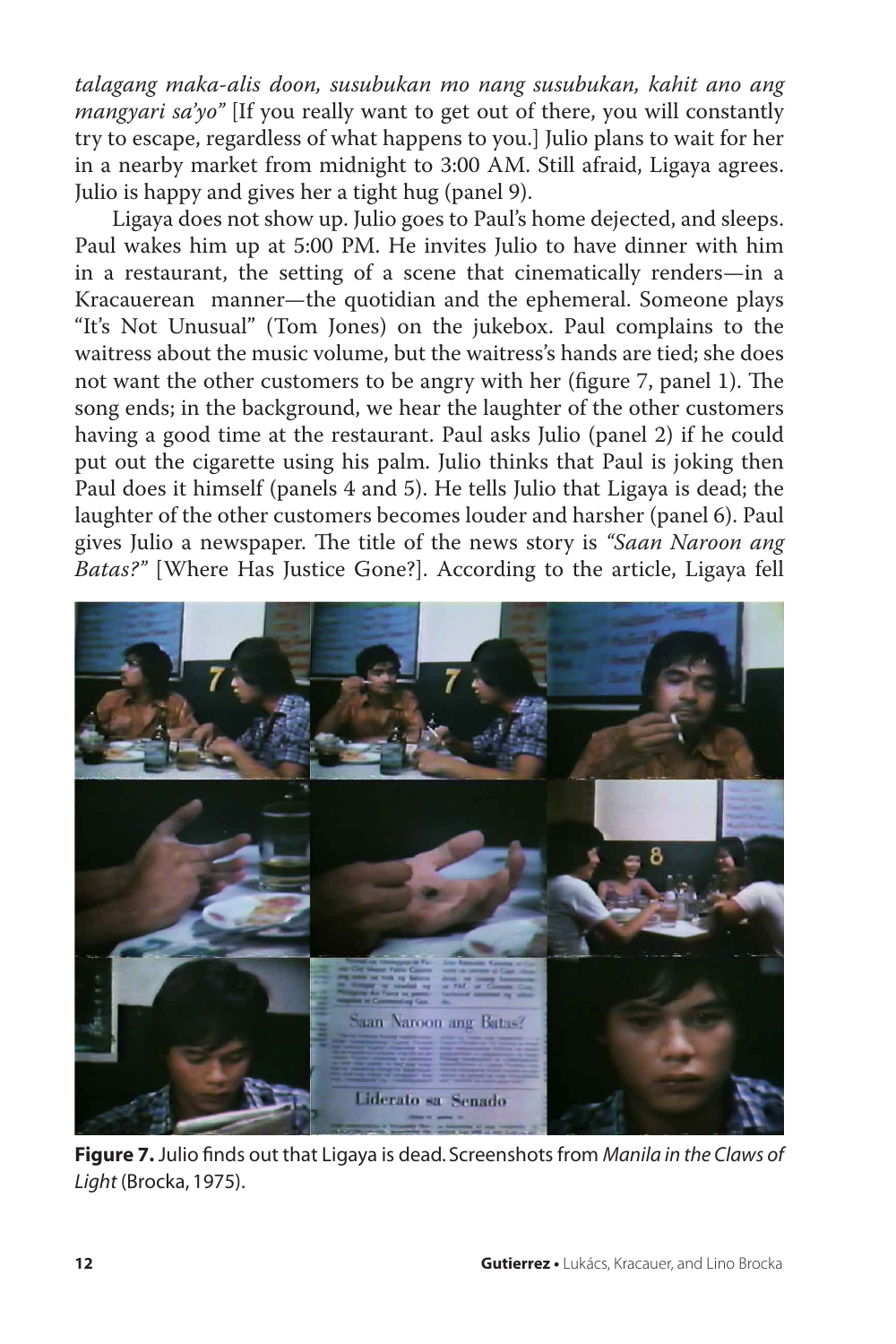off a flight of stairs, but her autopsy reveals suspicious marks on her neck. The scene marks a turning point for the protagonist. His personal mission has been thwarted. In a Lukácsian sense, this moment is the beginning of a resistance to oppression as Julio connects the particular to the general and intuitively grasps the totality of it all. The physical reality of the violent milieu and the social reality of the corrupt system come together in the film that, Brocka would put it, acts as a mirror confronting the people with the reality of their human condition.

Julio and Paul attend Ligaya's wake (figure 8, panels 1 and 2) and—in secret—her funeral (panels 3 and 4). After this, Julio and Paul are on the sidewalk where a mass protest is being held (panel 5). Remarkably, the film concretizes a potential life for Julio as an activist; it sublimates his pursuit for personal justice in the form of a fight for social justice, a possible Lukácsian moment for elemental historical transformation. Julio, however, chooses a different path. In panel 6, Julio tells Paul that he wants to walk around the city by himself. Julio returns the money Paul lent him; Paul refuses, but Julio



**Figure 8.** Julio chooses his path. Screenshots from *Manila in the Claws of Light*  (Brocka, 1975).

insists.

That night, Julio chooses to obtain justice for Ligaya. He does not trust the police. He is not inclined to leave it up to the journalists or the activists to pursue justice. He kills Ah Tek (figure 9, panels 1, and 2). Julio's decision to take the law into his own hands signifies a deep-seated mistrust of government and bureaucracy. Men pursue Julio after hearing Ah Tek's housemaid's cry for help (panels 3 and 4). Cornered, Julio (panels 5 and 6) and the men pick up weapons and attack each other. Dazed and still clutching the ice pick, Julio is lit from behind by a powerful street lamp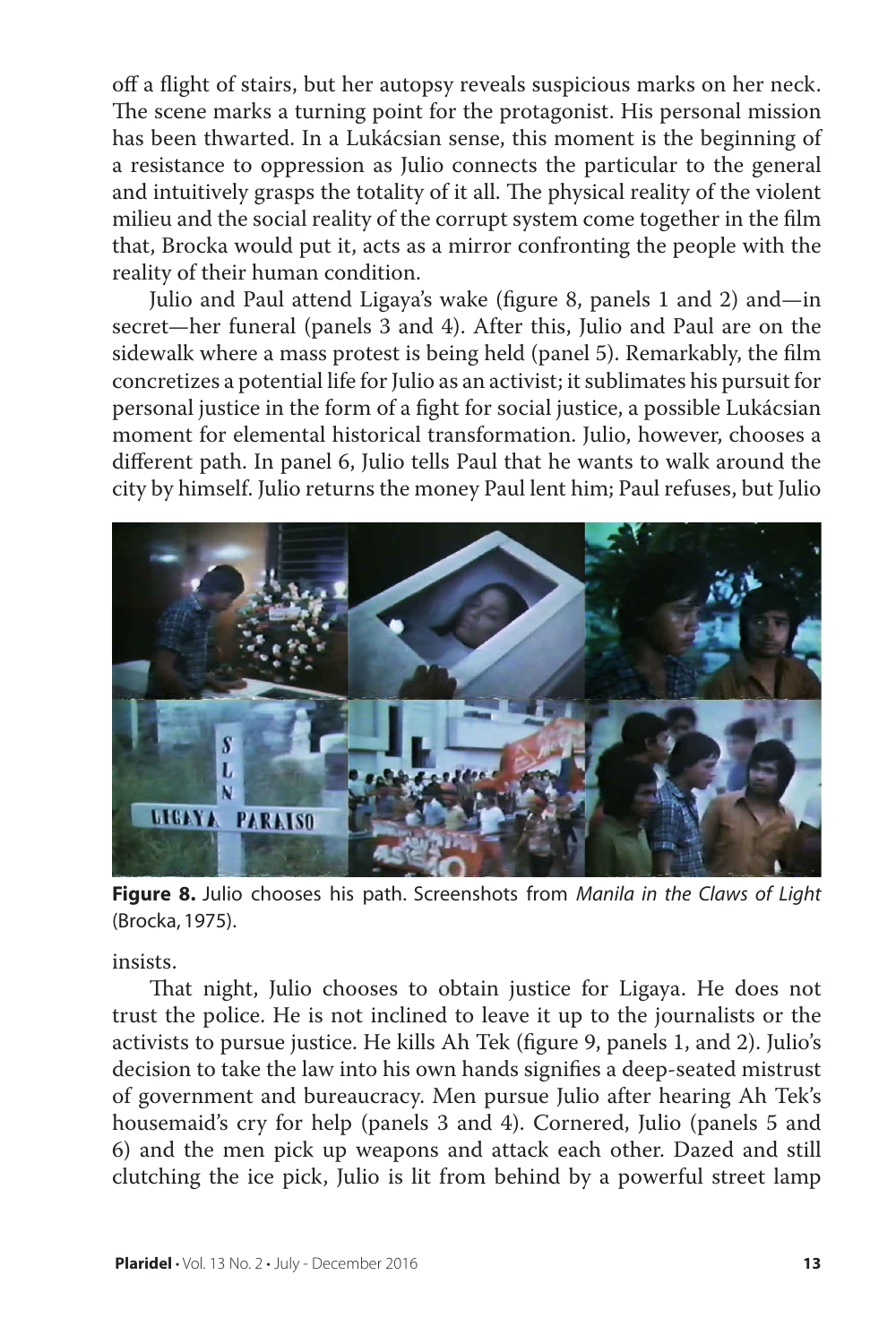

**Figure 9.** In Julio's final moment, he is reunited with Ligaya. Screenshots from *Manila in the Claws of Light* (Brocka, 1975).

to unveiling the "claws of light" metaphor (panel 7). Julio lets out a final, silent scream captured in a freeze frame poignantly superimposed with the beautiful silhouette of his love, Ligaya Paraiso. In spite of or, perhaps, because of their transient existence in the city, Julio and Ligaya reveal and invoke, in a Kracauerean sense, notions of aesthetic beauty compatible with the perception and generation of multiple meanings.

Julio's decision to pursue his own justice by means of murder, despite the option to join a social movement, leads to a tragic end. This is distinctive of Brocka films where possible escapes from oppressive conditions can be painful: death or mass action. Brocka's final film call for artists to make films that hurt, disturb, and disquiet.

*Manila in the Claws of Light*, his seminal film, together with most of his social realist milieu movies—though largely made via mainstream film outfits—certainly cannot be dismissed as mass ornament. The film does not escape reality; instead, as Brocka articulated, it confronts reality. His works, though considered "serious" films by scholars and critics, were widely viewed. His audience afforded Brocka the luxury of working with mainstream film producers who gave him leeway as an artist. His films address the prevailing distraction and abstraction promoted by other entertainment media.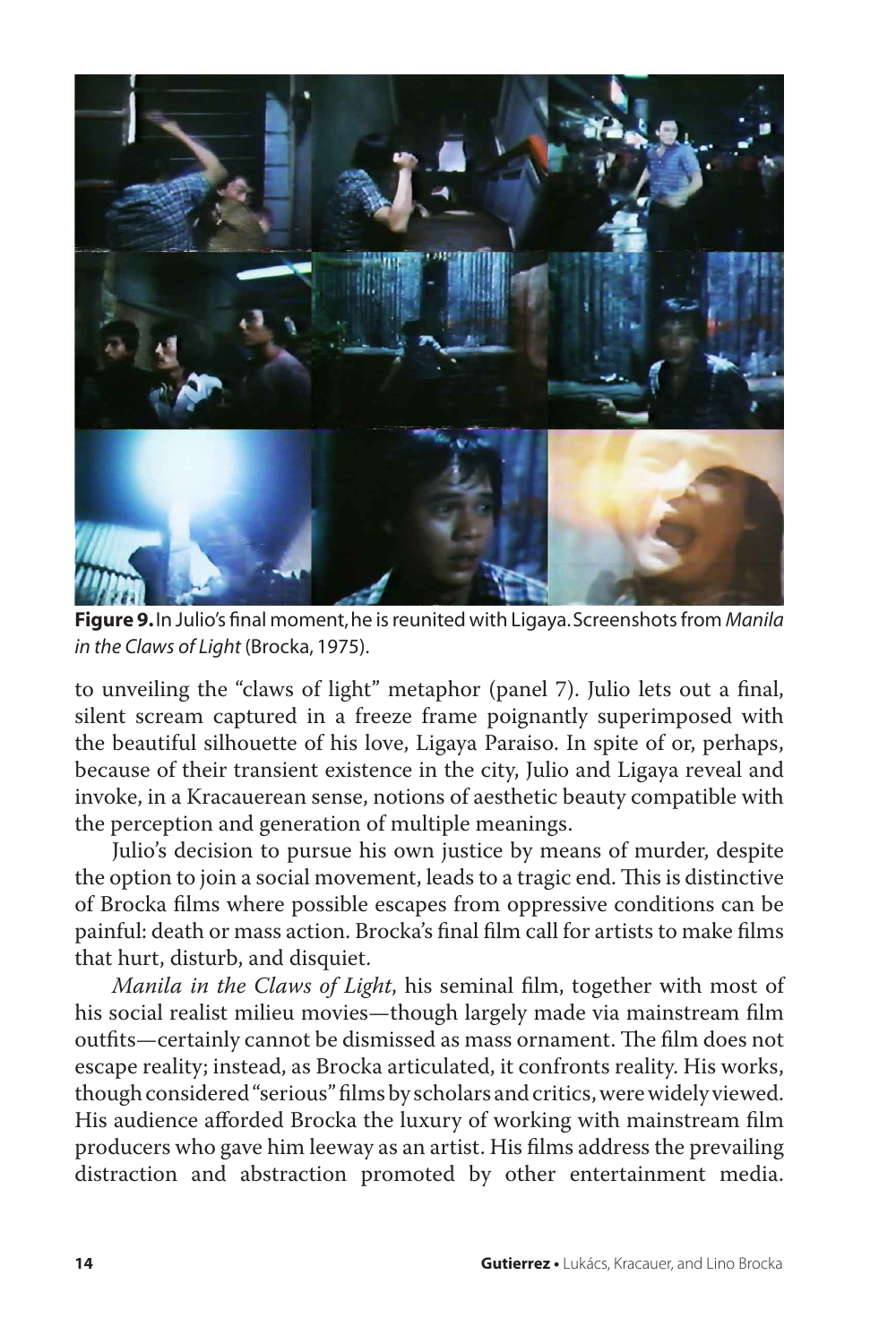Brocka's films served as springboards for discourse across different levels of society. More importantly, Brocka's films entertained the masses by featuring major stars, and invited viewers to expand their outlook from the personal and familiar to the political, where networks and hierarchies of oppression were prevalent*. Manila In the Claws of Light* destroys the illusion of the modern city to reveal its disintegration. When the film ends, the audience questions the status quo.

Brocka's realist film unpacks issues within the specific milieu of its story, and foregrounds the humanity of the ordinary man who is grounded in physical reality. The film thereby demonstrates the ordinary man's quest for redemption from his damaged modern condition. This film's social orientation and critical attitude link it to the Lukácsian idea that film can be used in the process of "objectification," fostered by Brocka's artistry as director, realizing the medium's ability to represent and reveal the ordinary man's vision and needs. Finally, discourse generated by the film—grounded in physical reality as espoused in Kracauerian cinematic realism—is never didactic, but rather open to a multiplicity of meanings.